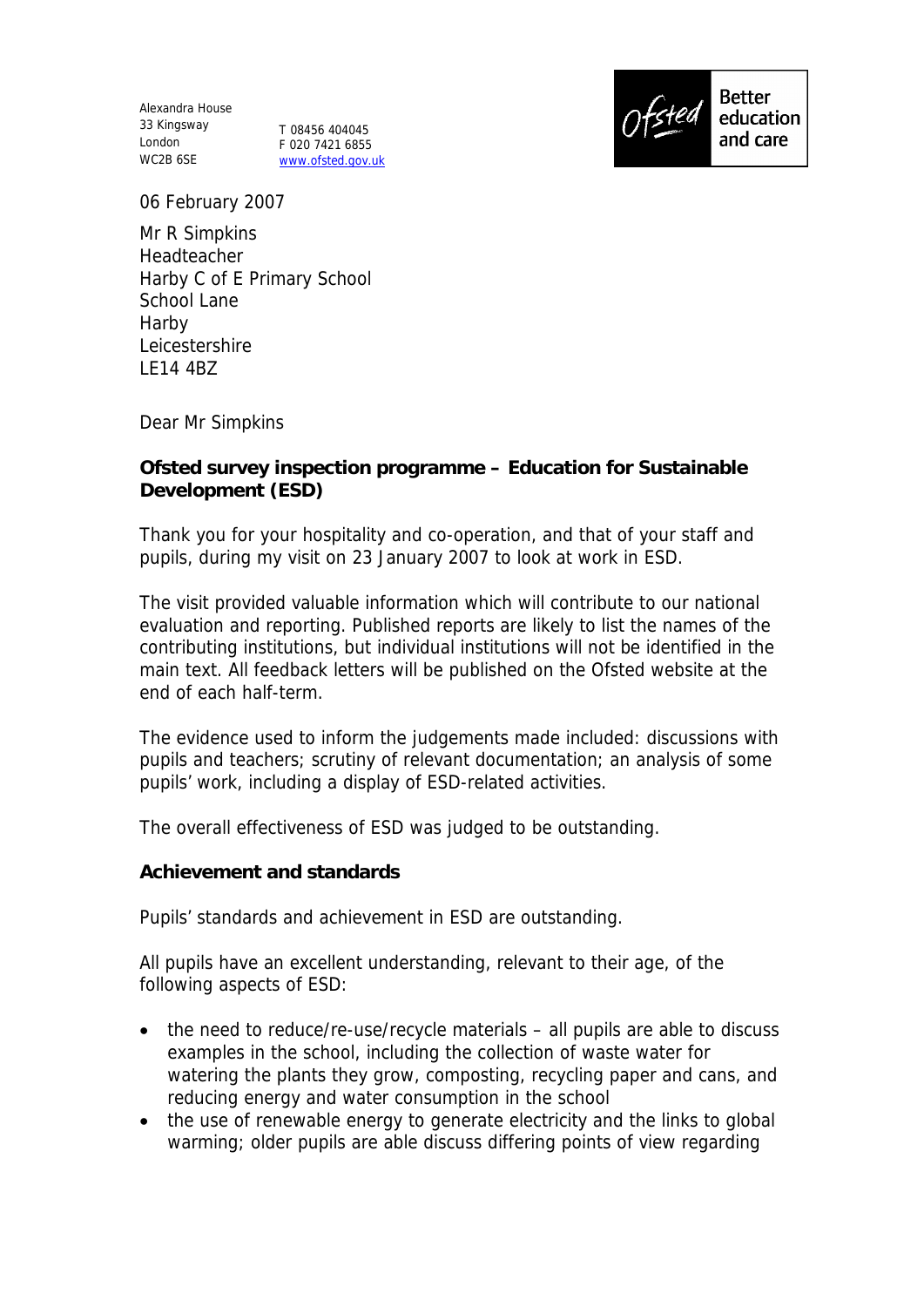windfarms and relate this to the local area, and the possible use of smallscale wind turbines and solar power in the school itself

- 'needs and wants' pupils used the example of fruit and vegetables out of season to discuss the concept of 'food miles'; older pupils discussed the need to balance the negative effects with the fact that it supported the economy in developing counties; even younger pupils could relate this to how their decisions, and those of their parents and others, could have an impact on other people
- all pupils show extremely high levels of care for themselves, for others in the school, for the school's environment; they can talk about how this relates to the wider environment and community
- pupils also have high levels in the skills that underpin ESD such as decision making, recognising the need to balance different points of view when making decisions, communication skills and independence
- pupils are already well on the way to becoming 'informed and active citizens'.

## **Quality of teaching and learning**

No overall judgement is made on the overall quality of teaching and learning as no observation of teaching took place. The scrutiny of pupils' work and discussions with pupils contributed to the judgement on their understanding of ESD issues.

## **Quality of curriculum**

The quality of the curriculum is outstanding.

- The curriculum covers many aspects of ESD and curriculum plans make clear the links between these through well-planned topics. Opportunities to develop pupils' understanding are exploited fully. ESD-linked projects are built into the plans for each class, with common themes such as rights and responsibilities, needs and wants, caring for others, recognising the impact of their decisions on others, and how decisions are made permeating this work, which is co-ordinated well.
- Particularly good use is made of ESD themes to provide interesting and motivating contexts for developing pupils' skills in literacy, for example through persuasive writing. This is having a positive impact on pupils' achievements. There are also some strong links with numeracy which are being further developed.
- Excellent use is made of the school grounds and buildings to help pupils learn about ESD. Particularly good examples include: reducing electricity consumption by turning off lights and electrical equipment when not in use; conserving water; monitoring electricity use by checking meters; composting all food waste and using this in the raised beds to grow vegetables; using water butts to collect water from roofs.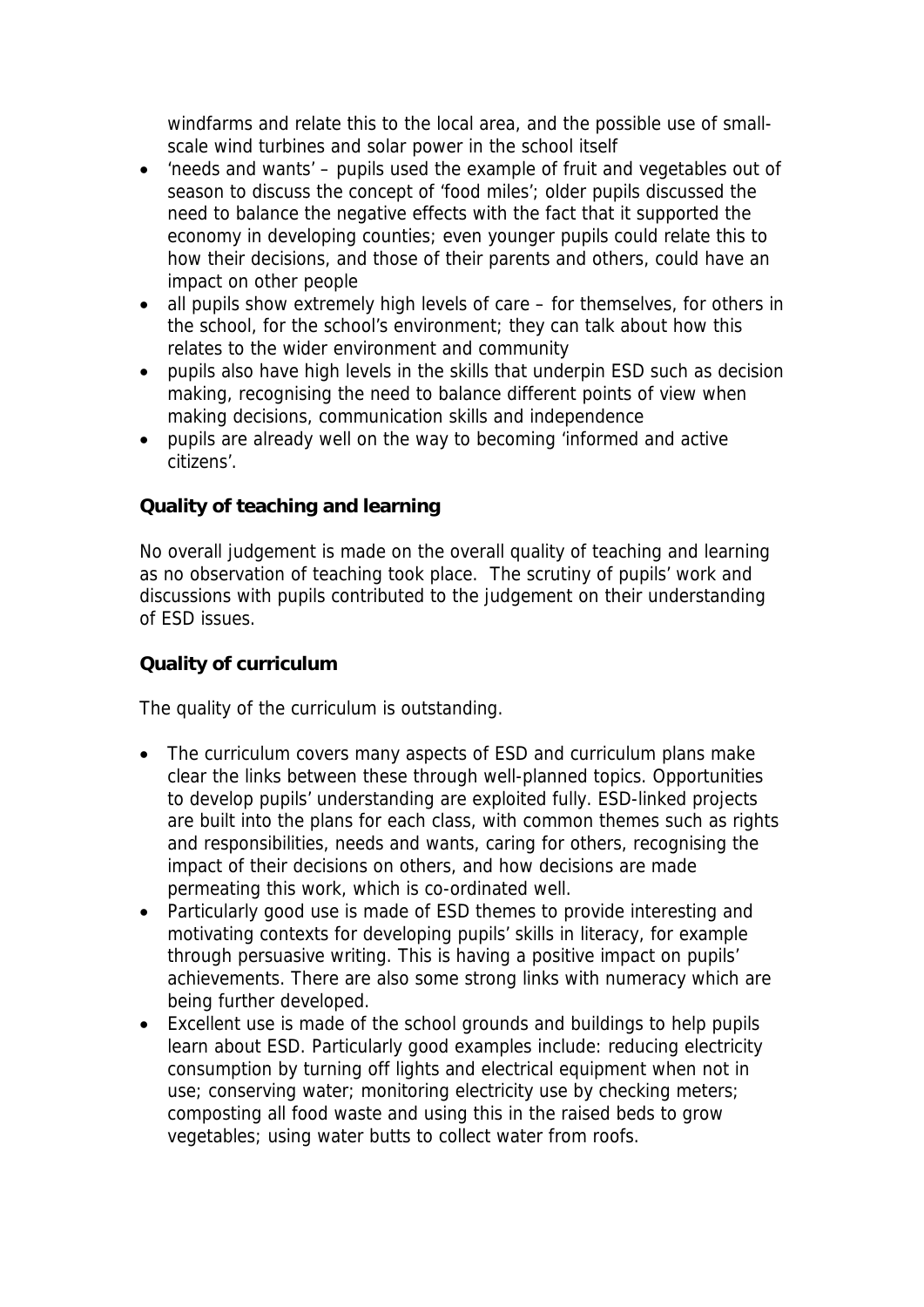• The school makes excellent use of visits to broaden and enhance pupils' experience and understanding of ESD. Pupils talk about these with great enthusiasm.

**Leadership and management of ESD**

Leadership and management are outstanding.

The school places significant emphasis on ESD, although not explicitly labelled as such. This is demonstrated through:

- the school's Eco School status; the school has achieved bronze level and is working towards the next level; the school is working towards a Healthy Schools Award
- the focus on ESD issues in the school strategic plan, indicating the central place of ESD in the school ethos and culture
- the annual development plan indicates the priorities for the year; these include several ESD actions such as moving to the next stage of Eco School accreditation, improvements to buildings and facilities to demonstrate the ESD approach, expanding the focus on 'global learning', links to the local village plan to ensure that every child has a positive impact on the community, and increasing the use of the school grounds and buildings as a 'context for learning'
- the school's ethical purchasing policy
- the school's ESD principles are realised through very strong leadership and management to ensure that the strategy is put into practice in every classroom and all aspects of school life; there is a clear whole-school commitment to this
- the School Council is involved in decision making in the school; other pupils are clear about the role of the School Council and how this has helped them understand about consultation and how decisions are made; pupils are also consulted through very good use of pupil attitude surveys
- the school's Eco Council and 'eco-warriors' are energetic and enthusiastic: they have a strong presence in the school through their display board, posters and leaflets; in reality, all pupils in the school are eco-warriors.

## **Inclusion**

The provision for inclusion is good.

- The attention, care and support for individual pupils and the care shown by pupils for each other are outstanding.
- The school recognises that ethnic and cultural diversity in the school is very limited and that they need to provide pupils with greater breadth of experience.